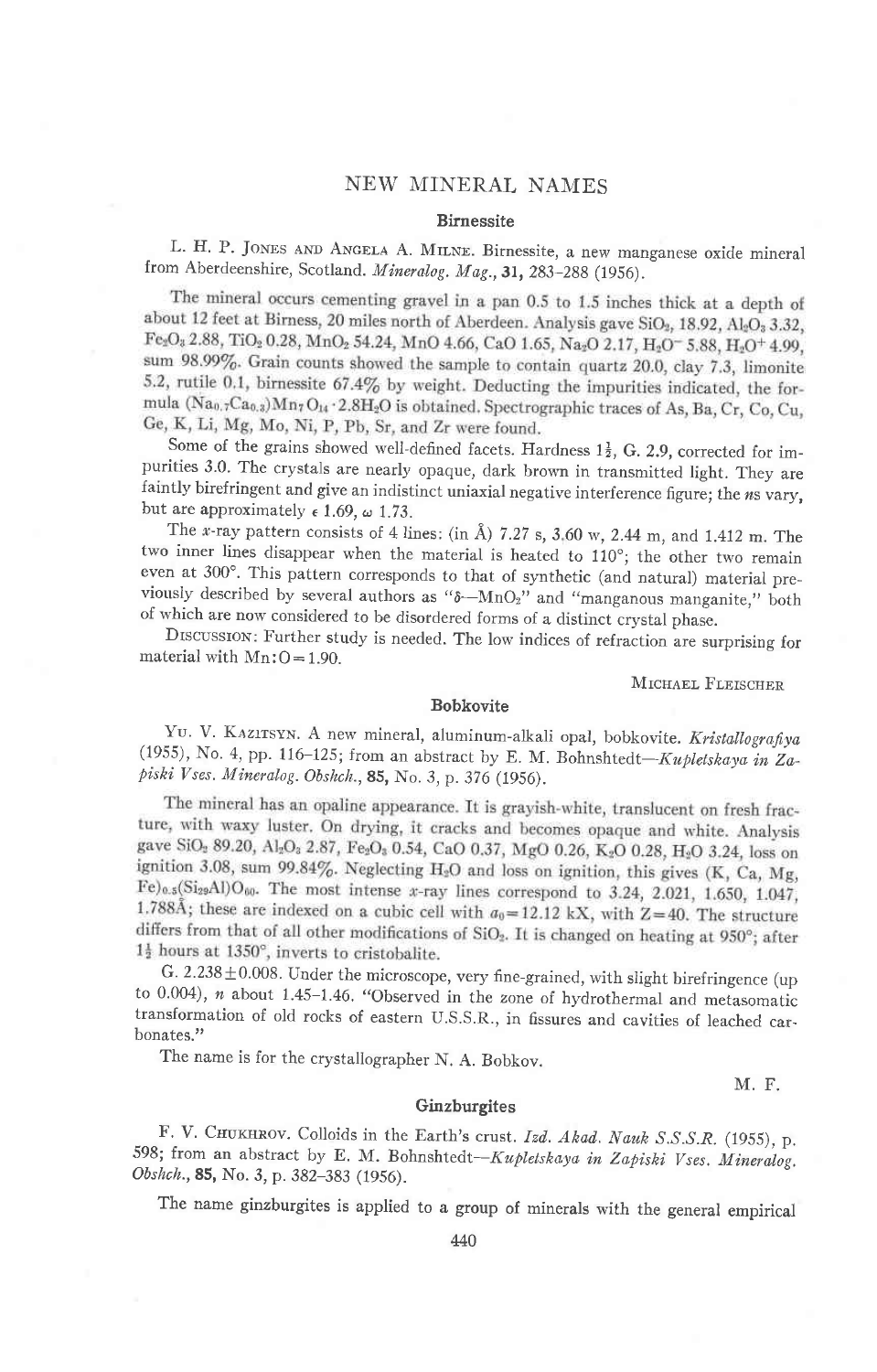formula (Al, Fe)<sub>2</sub>O<sub>3</sub> · 2SiO<sub>2</sub> · nH<sub>2</sub>O, with *n* generally above 2, the ratio Al: Fe variable, and the ratio (Al, Fe)<sub>2</sub>O<sub>3</sub>: SiO<sub>2</sub> ranging from 1:1 to 1:2.5. Distinguished from kaolinite by containing Fe. The heating curve corresponds to that of halloysite. Has a higher capacity for adsorption of bases than halloysites or kaolinites. The extreme greenish members of the group represent hoeferites; other members of the group have been described under the names ferrihalloysite, faratsihite, and others.

The name is for I. I. Ginzburg.

Drscussrow: One might reasonably have supposed that the time was long past when such useless names would be proposed, without even  $x$ -ray data to support them. Hoeferite and faratsihite have been identified as nontronite or mixtures containing nontronite.

M. F.

## Shorsuite

N. T. VINNICHENKO. Shorsuite-a new mineral species of the alum group. Trudy Middle-Asiatic Gos. Univ. 63, 19-22 (1955); from an abstract by E. M. Bohnshtedt-Kupletskaya in Zapiski Vses. Mineralog. Obshch., 85, No. 3, p. 377 (1956).

Analysis by E. F. Kasyanova gave Al<sub>2</sub>O<sub>3</sub> 12.15, Fe<sub>2</sub>O<sub>3</sub> 1.01, FeO 4.28, MgO 2.09, Na<sub>2</sub>O 0.70, SO<sub>3</sub> 37.07, H<sub>2</sub>O<sup>-</sup> 28.60, H<sub>2</sub>O<sup>+</sup> 13.46, SiO<sub>2</sub> 0.72, CaO and K<sub>2</sub>O not detected, sum 100.08%, corresponding to (Fe, Mg)Al<sub>2</sub>(SO<sub>4</sub>)<sub>4</sub> · 19.6 H<sub>2</sub>O. The author indicates that the sample may have lost water during storage.

The mineral occurs in fibers up to 1 cm. long, luster silky, color grayish-white. Hardness low. Soluble in water, giving a solution with astringent taste.  $Np$  1.5025,  $Ng$  1.5175, extinction inclined. In the burner flame, easily fusible with effervescence. Found in Middle Asia in the zone of oxidation of aluminous deposits.

The name is for the locality (not given in abstract).

DISCUSSION: The mineral corresponds in every detail except the slightly high indices of refraction to a member of the pickeringite-halotrichite group.

M. F.

#### Eunicite

J. E. PAIVA HETTO. Eunicita-nova variedade de montmorillonoide necontrada nos melafiros de compostos da Serra de Botucatu. Engenharia, mineria e metalurgia, 22, No. 128, p. 99 (1955); from an abstract by E. M. Bohnshtedt-Kupletskaya in Zapiska Vses. Mineralog. Obshch.,85, No. 3, p. 382 (1956).

The name eunicite is given to a yellow-green to green product of decomposition of melaphyres from the Serra de Botucatu, Portugal. It has conchoidal fracture, and an agate-like texture, with color zoning. Two analyses gave SiO<sub>2</sub> 42.00, 42.00; Al<sub>2</sub>O<sub>3</sub> 18.50, 23.20; Fe2O3 10.10, 7.10; FeO 0.28, 0.40; MgO 2.80, 3.40; CaO 0.25, 0.20; Na2O 0.35, 0.31;  $K_2O$  0.21, 0.21; TiO<sub>2</sub> 0.10, 0.20; P<sub>2</sub>O<sub>5</sub> 0.03, 0.07; H<sub>2</sub>O<sup>-</sup> 15.50, 12.50; H<sub>2</sub>O<sup>+</sup> 10.60, 10.50, MnO trace, trace; sum 100.72, 100.09%. The ratio (Fe, Al)2O3: SiO2 was 1:2.7 to 1:3.0 for 4 samples. The cation exchange capacity was 80 to 100 m.e.q. per 100 g. on material dried at 110°. It is indicated that the mineral differs in its thermal curve from other clay minerals.<br>DISCUSSION: Insufficient basis for a new name for a montmorillonite mineral.

M. F.

#### Nenadkevite

V. A. POLYKARPOVA. Nenadkevite-a new uranium silicate. Atomnaya Energiya, No. 3, 132-134 (1956).

The mineral occurs in very fine (0.05-0.001 mm) prismatic crystals. Color black, greenish-black, brown, to reddish-brown, orange, and yellowish; different colors are ob-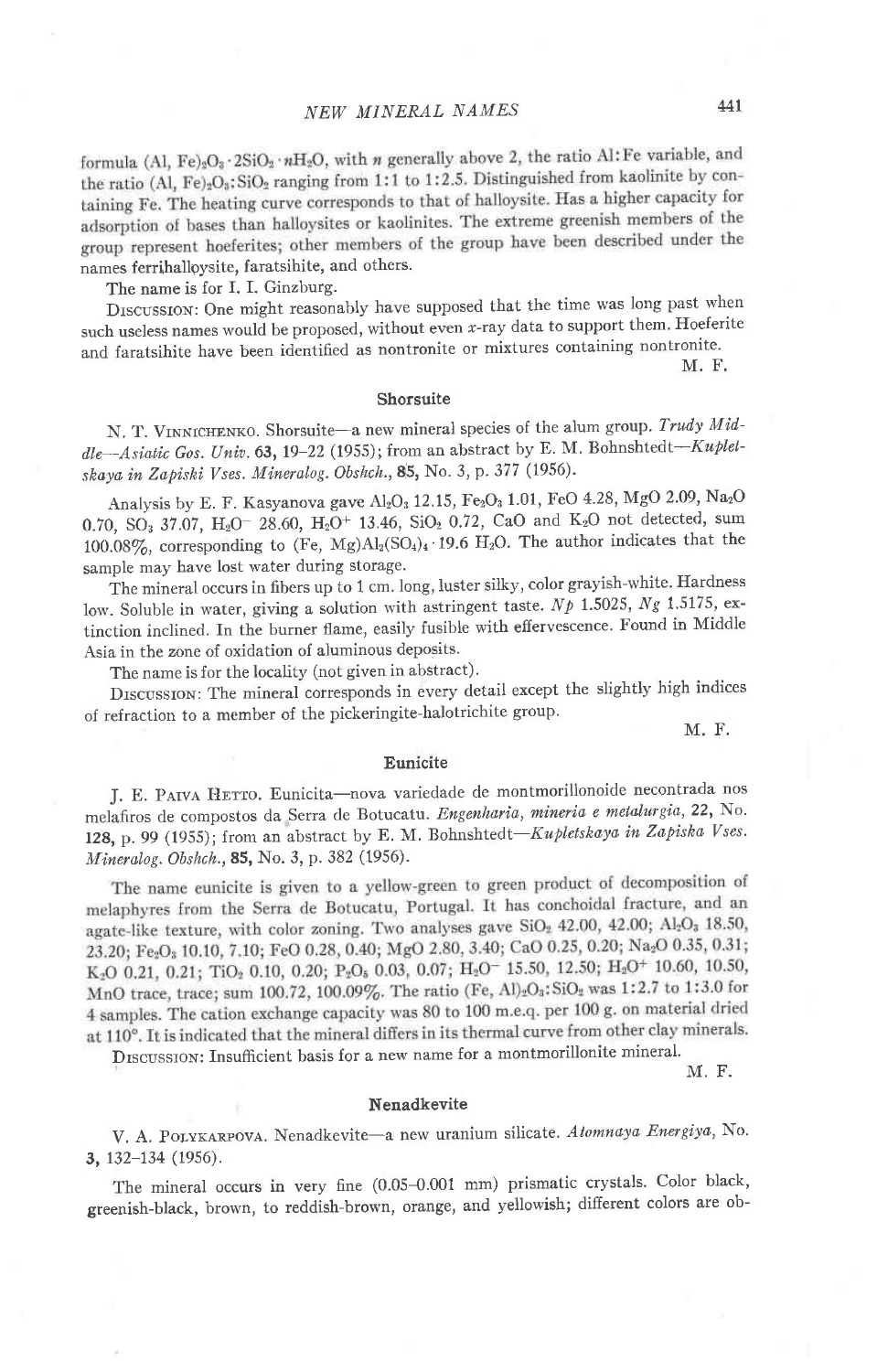served in single samples. Luster vitreous to greasy. Sp. gr. 4.16-4.81 (black), 3.80-3.91 (brownish), 3.65-3.70 (yellow-orange). No cleavage, fracture flat conchoidal. Very brittle. Non-magnetic.

the dark varieties are bottle-green with Nm 1.716-1.781; light varieties are yellowish Transparent, usually isotropic, rarely has anisotropic patches. In transmitted light with  $Nm$  1.618-1.635. Dark varieties were amorphous but when heated to 600° gave an  $x$ -ray pattern analogous to that given by the light material. The strongest lines are 2.90, 1.883, 4.65, 3.50, 2.18, and 1.746.

Six analyses are given, showing a highly variable composition. Five contain UO<sub>3</sub> 38.50-66.10, the other contains  $UO_3$  30.94,  $UO_2$  21.72;  $SiO_2$  10.60–20.25, PbO 6.37–11.7, CaO<br>4.04.8.20, M.C.O.5.44.00 4.04-8.30, MgO 0.7-11.08, rare earths 0.31-1.29%, H<sub>2</sub>O 5.6-9.86%. The formula is given as (U<sup>+4</sup>, Y, Ce) U<sup>+6</sup> (Ca, Mg, Pb)(SiO<sub>4</sub>)<sub>2</sub>(OH)<sub>4</sub>.  $nH<sub>2</sub>O$ . It is considered to be a member of the thorite-uranothorite series and to differ from coffinite in the substitutions for uranium.

Nenadkevite was found "in the zone of sodium metasomatism of iron-uranium deposits, associated with brannerite, uraninite, albite, aegirine, alkali amphiboles, and magnetite." The locality is not given.

The name is for K. A. Nenadkevich.

Drscussrox: An unnecessary name for what is probably a variety of coffinite, shouid not be confused with nenadkevichite  $(Am.$  Mineral., 40, 1154 (1955)).

M. F.

#### Urgite

R. V. GETSEVA. Hydronasturan and urgite-new minerals of the group of hydrated uranium oxides. Atomnaya Energiya, No. 3, 135-136 (1956) (in Russian).

The name urgite is given to a reddish-yellow to amber-yellow oxidation product of pitchblende. It is vitreous, hardness 2-3, sp. gr. for low-water varieties 4.17. Dense, no cleavage, fracture conchoidal. Under the microscope variable, in part isotropic with  $n$  up to 1.705, in part biaxial with  $Ng$  1.669-1.680,  $Np$  1.647-1.657. Gives no x-ray powder pattern.

Partial microchemical analyses gave: reddish-yellow, UO<sub>3</sub> 70.83, PbO 2.67, Al<sub>2</sub>O<sub>3</sub>+Fe<sub>2</sub>O 4.23, SiO<sub>2</sub> 3.92, H<sub>2</sub>O 10.42%; amber-yellow, UO<sub>3</sub> 71.09, PbO 2.90, Al<sub>2</sub>O<sub>3</sub>+Fe<sub>2</sub>O<sub>3</sub> 1.89, SiO<sub>2</sub> 3.80, H<sub>2</sub>O<sup>-</sup> 7.95, H<sub>2</sub>O<sup>+</sup> 6.14%. Spectrographic analysis showed the presence of Mg, Co, Bi V, Cu, f, and Be (?).

The name is from uranium and gidrat (hydrate).

DISCUSSION: Should not have been named. May be a mixture ("gummite"). Dr. Clifford Frondel points out that the optical data for biaxial material are close to those of uranophane and the analysis shows SiOz.

M. F.

#### Hydronasturan

R. V. GETSEVA. Hydronasturan and urgite-new minerals of the group of hydrated uranium oxides. Atomnaya Energiya, No. 3, 135-136 (1956) (in Russian).

The name hydronasturan is given to a partially oxidized pitchblende. Two partial microchemical analyses gave  $UO_2$  22.2,  $UO_3$  54.07, PbO 5.64, H<sub>2</sub>O 5.71%, and  $UO_2$  11.90, UO<sub>3</sub> 63.00, PbO 5.78, H<sub>2</sub>O<sup>-</sup> 3.77, H<sub>2</sub>O<sup>+</sup> 3.44%. This is formulated as UO<sub>2</sub> · k UO<sub>3</sub> · nH<sub>2</sub>O<sub>3</sub>  $k=2.3-5$ ,  $n=3.9-9$ . Color black to bottle-green in fine fragments. Luster vitreous. Brittle with conchoidal fracture. Hardness decreases with increasing  $UO_8$  and  $H_2O$  from 3.8 to 3.1. Sp. gr. of highly hydrated material is 4.3. Under the microscope, isotropic, n 1.715-1.738.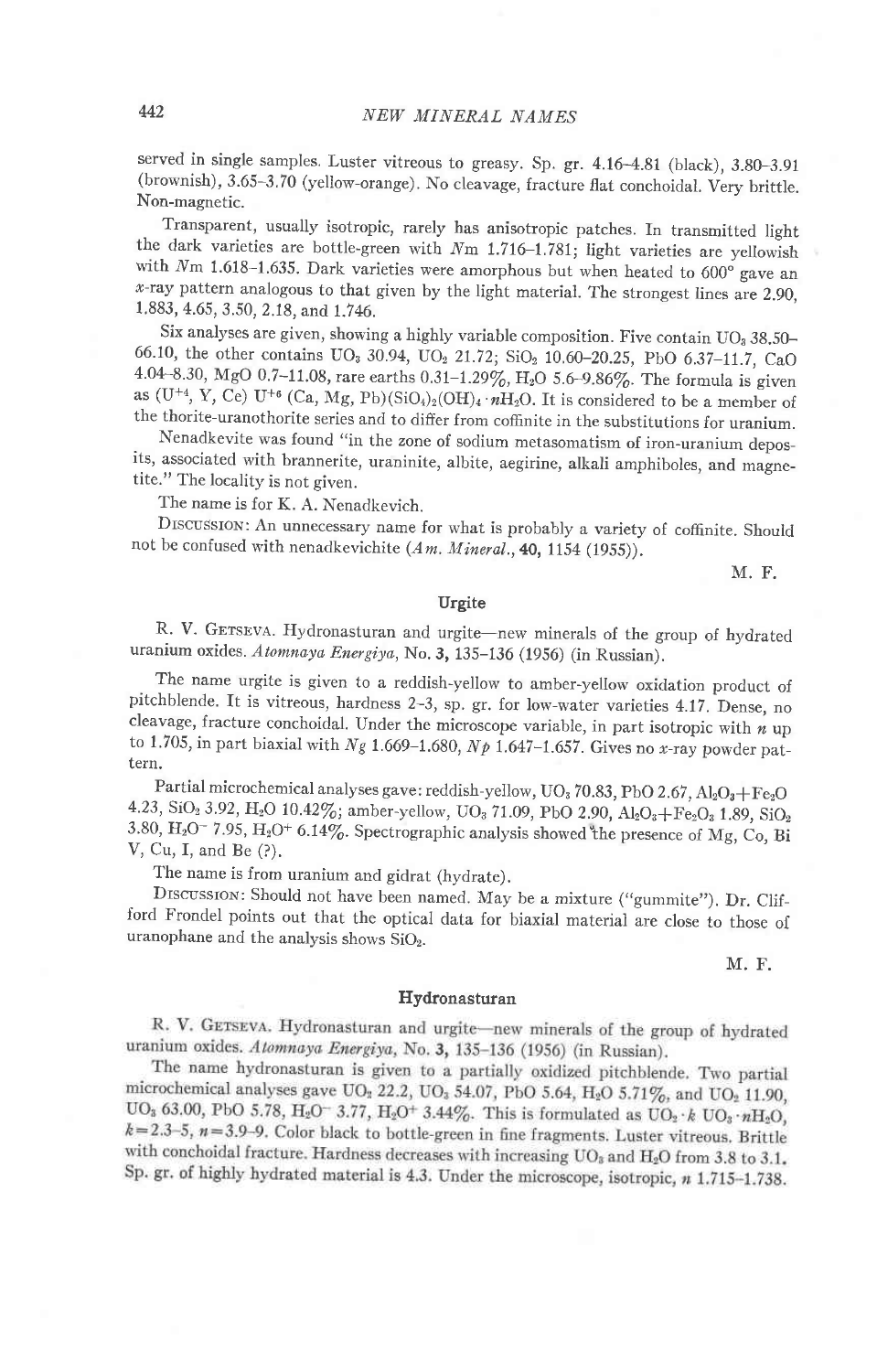Gives no x-ray pattern except rarely diffuse lines of the uraninite pattern. Loses water up to 300°, remaining amorphous, and yields crystalline  $U_3O_8$  at 500°.

No locality is given.

Drscussrox: The material should not have been given a name.

M. F.

## Borgniezite

PIERRE DE BETHUNE AND ANDRE MEYER. Les carbonatites de la Lueshe (Kivu, Congo belge) Compt. rend 245, 1132-1134 (1956).

The name borgniezite is given to a sodic amphibole, whose pleochroism is reminescent of that of glaucophane and some arfvedsonites, but which is distinguished from these by its large extinction angle. No other data are given.

The name is for G. Borgniez, who discovered the carbonatite, adjacent to which the mineral occurs.

DISCUSSION: There is no excuse for burdening the literature with such names.

M. F.

### Abernathyite

M. E. THOMPSON, BLANCHE INGRAM AND E. B. GROSS. Am. Mineral., 41, 82-90 (1956).

## **Osumilite**

AKIHO MIYASHIRO. Am. Mineral., 41, 104-116 (1956). Am. Mineral., 39, 690 (1954).

## Metatyuyamunite

T. W. STERN, L. R. STIEFF, M. N. GIRHARD AND ROBERT MEYROWITZ. Am. Mineral., 41, 187-201 (1956).

## **Coffinite**

L. R. STIEFF, T. W. STERN AND A. M. SHERWOOD. Am. Mineral., 41, 675-688 (1956).

## Niocalite

E. H. NICKEL. Am. Mineral., 41, 785-786 (1956).

#### Gerstleyite

CLIFFORD FRONDEL AND VINCENT MORGAN. Am. Mineral., 41, 839-843 (1956).

## Lesserite

C. FRONDEL, V. MORGAN AND J. T. L. WAUGH. Am. Mineral., 41, 927-928 (1956).

# NEW DATA

## Starkeyite

OLIVER R. GRAWE. Am. Mineral., 41, 662 (1956).

Professor Grawe points out that the mineral described by him in 1945 as being FeSO<sub>4</sub> .4H<sub>2</sub>O was actually MgSO<sub>4</sub> .4H<sub>2</sub>O and transfers the name starkeyite to the latter composition. The name leonhardtite was proposed for this mineral in 1952 by Berdesinski (see Am. Mineral., 37, 1072 (1952)) and has priority over starkeyite for this composition. However, since leonhardtite has been in use since 1843 for a variety of laumontite, it seems best to use starkeyite for  $MgSO_4 \cdot 4H_2O$ .

M. F.